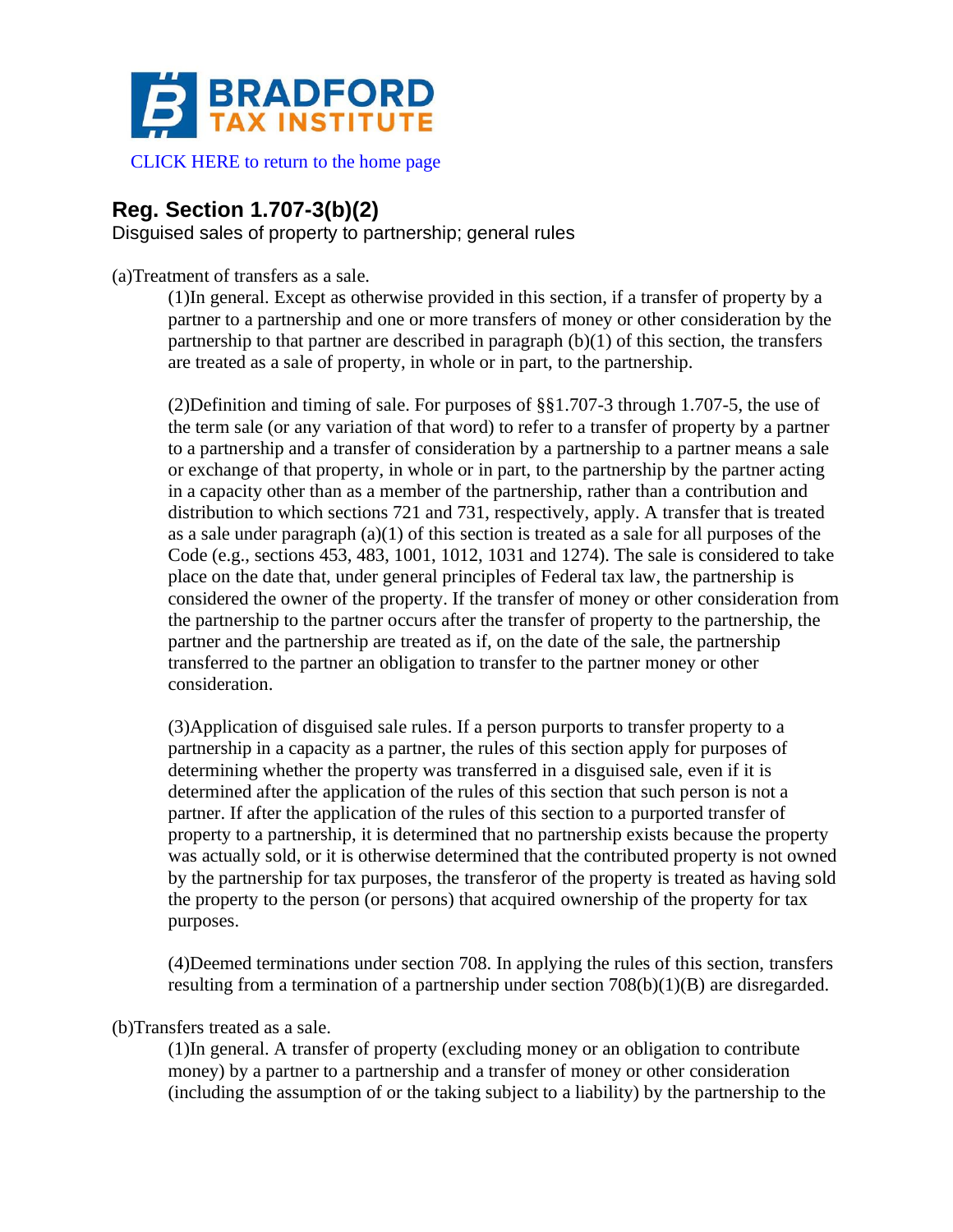partner constitute a sale of property, in whole or in part, by the partner to the partnership only if based on all the facts and circumstances-

(i) The transfer of money or other consideration would not have been made but for the transfer of property; and

(ii) In cases in which the transfers are not made simultaneously, the subsequent transfer is not dependent on the entrepreneurial risks of partnership operations.

(2)Facts and circumstances. The determination of whether a transfer of property by a partner to the partnership and a transfer of money or other consideration by the partnership to the partner constitute a sale, in whole or in part, under paragraph (b)(1) of this section is made based on all the facts and circumstances in each case. The weight to be given each of the facts and circumstances will depend on the particular case. Generally, the facts and circumstances existing on the date of the earliest of such transfers are the ones considered in determining whether a sale exists under paragraph (b)(1) of this section. Among the facts and circumstances that may tend to prove the existence of a sale under paragraph  $(b)(1)$  of this section are the following:

(i) That the timing and amount of a subsequent transfer are determinable with reasonable certainty at the time of an earlier transfer;

(ii) That the transferor has a legally enforceable right to the subsequent transfer;

(iii) That the partner's right to receive the transfer of money or other consideration is secured in any manner, taking into account the period during which it is secured;

(iv) That any person has made or is legally obligated to make contributions to the partnership in order to permit the partnership to make the transfer of money or other consideration;

(v) That any person has loaned or has agreed to loan the partnership the money or other consideration required to enable the partnership to make the transfer, taking into account whether any such lending obligation is subject to contingencies related to the results of partnership operations;

(vi) That the partnership has incurred or is obligated to incur debt to acquire the money or other consideration necessary to permit it to make the transfer, taking into account the likelihood that the partnership will be able to incur that debt (considering such factors as whether any person has agreed to guarantee or otherwise assume personal liability for that debt);

(vii) That the partnership holds money or other liquid assets, beyond the reasonable needs of the business, that are expected to be available to make the transfer (taking into account the income that will be earned from those assets);

(viii) That partnership distributions, allocations or control of partnership operations is designed to effect an exchange of the burdens and benefits of ownership of property;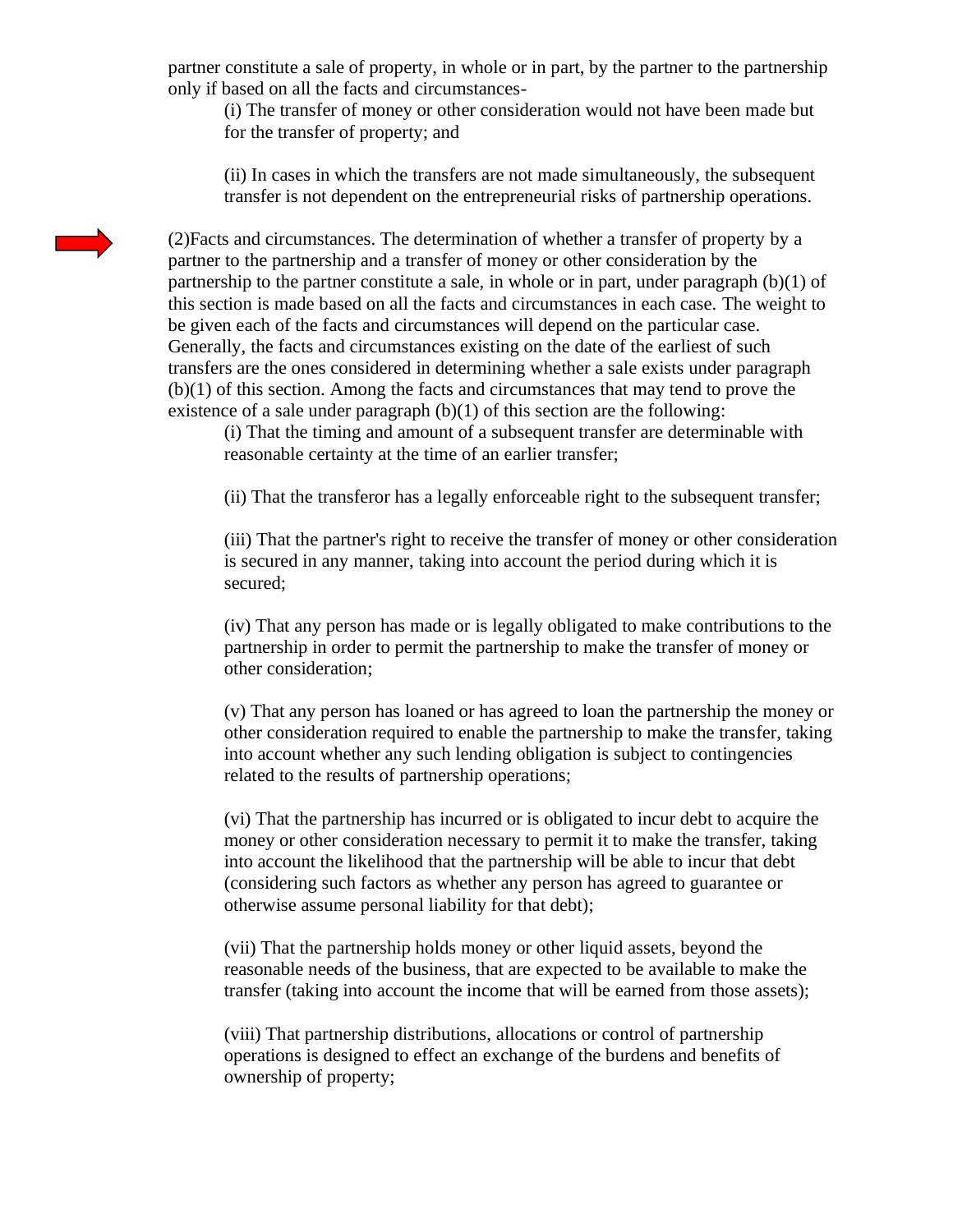(ix) That the transfer of money or other consideration by the partnership to the partner is disproportionately large in relationship to the partner's general and continuing interest in partnership profits; and

(x) That the partner has no obligation to return or repay the money or other consideration to the partnership, or has such an obligation but it is likely to become due at such a distant point in the future that the present value of that obligation is small in relation to the amount of money or other consideration transferred by the partnership to the partner.

(c)Transfers made within two years presumed to be a sale.

(1)In general. For purposes of this section, if within a two-year period a partner transfers property to a partnership and the partnership transfers money or other consideration to the partner (without regard to the order of the transfers), the transfers are presumed to be a sale of the property to the partnership unless the facts and circumstances clearly establish that the transfers do not constitute a sale.

(2)Disclosure of transfers made within two years. Disclosure to the Internal Revenue Service in accordance with §1.707-8 is required if-

(i) A partner transfers property to a partnership and the partnership transfers money or other consideration to the partner within a two-year period (without regard to the order of the transfers);

(ii) The partner treats the transfers other than as a sale for tax purposes; and

(iii) The transfer of money or other consideration to the partner is not presumed to be a guaranteed payment for capital under  $\S1.707-4(a)(1)(ii)$ , is not a reasonable preferred return within the meaning of  $\S1.707-4(a)(3)$ , and is not an operating cash flow distribution within the meaning of §1.707-4(b)(2).

(d)Transfers made more than two years apart presumed not to be a sale. For purposes of this section, if a transfer of money or other consideration to a partner by a partnership and the transfer of property to the partnership by that partner are more than two years apart, the transfers are presumed not to be a sale of the property to the partnership unless the facts and circumstances clearly establish that the transfers constitute a sale.

(e)Scope. This section and §§1.707-4 through 1.707-9 apply to contributions and distributions of property described in section 707(a)(2)(A) and transfers described in section 707(a)(2)(B) of the Internal Revenue Code.

(f)Examples. The following examples illustrate the application of this section.

Example (1). Treatment of simultaneous transfers as a sale. A transfers property X to partnership AB on April 9, 1992, in exchange for an interest in the partnership. At the time of the transfer, property X has a fair market value of \$4,000,000 and an adjusted tax basis of \$1,200,000. Immediately after the transfer, the partnership transfers \$3,000,000 in cash to A. Assume that, under this section, the partnership's transfer of cash to A is treated as part of a sale of property X to the partnership. Because the amount of cash A receives on April 9, 1992, does not equal the fair market value of the property, A is considered to have sold a portion of property X with a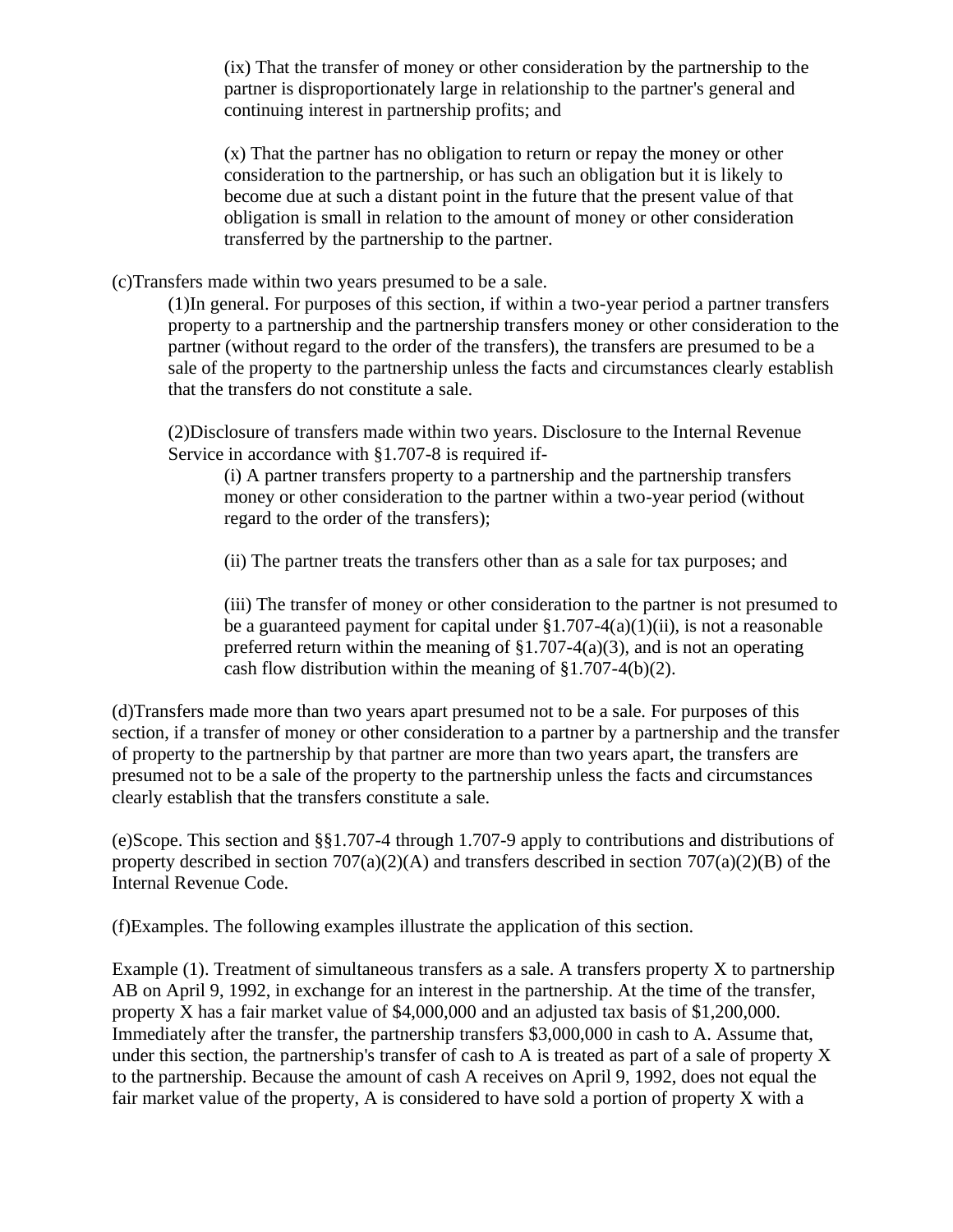value of \$3,000,000 to the partnership in exchange for the cash. Accordingly, A must recognize \$2,100,000 of gain (\$3,000,000 amount realized less \$900,000 adjusted tax basis (\$1,200,000 multiplied by \$3,000,000/\$4,000,000)). Assuming A receives no other transfers that are treated as consideration for the sale of the property under this section, A is considered to have contributed to the partnership, in A's capacity as a partner, \$1,000,000 of the fair market value of the property with an adjusted tax basis of \$300,000.

Example (2). Treatment of transfers at different times as a sale.

(i) The facts are the same as in Example 1, except that the \$3,000,000 is transferred to A one year after A's transfer of property X to the partnership. Assume that under this section the partnership's transfer of cash to A is treated as part of a sale of property X to the partnership. Assume also that the applicable Federal short-term rate for April, 1992, is 10 percent, compounded semiannually.

(ii) Under paragraph (a)(2) of this section, A and the partnership are treated as if, on April 9, 1992, A sold a portion of property X to the partnership in exchange for an obligation to transfer \$3,000,000 to A one year later. Section 1274 applies to this obligation because it does not bear interest and is payable more than six months after the date of the sale. As a result, A's amount realized from the receipt of the partnership's obligation will be the imputed principal amount of the partnership's obligation to transfer \$3,000,000 to A, which equals \$2,721,088 (the present value on April 9, 1992, of a \$3,000,000 payment due one year later, determined using a discount rate of 10 percent, compounded semiannually). Therefore, A's amount realized from the receipt of the partnership's obligation is \$2,721,088 (without regard to whether the sale is reported under the installment method). A is therefore considered to have sold only \$2,721,088 of the fair market value of property X. The remainder of the \$3,000,000 payment (\$278,912) is characterized in accordance with the provisions of section 1272. Accordingly, A must recognize \$1,904,761 of gain (\$2,721,088 amount realized less \$816,327 adjusted tax basis (\$1,200,000 multiplied by  $$2,721,088/$4,000,000)$  on the sale of property X to the partnership. The gain is reportable under the installment method of section 453 if the sale is otherwise eligible. Assuming A receives no other transfers that are treated as consideration for the sale of property under this section, A is considered to have contributed to the partnership, in A's capacity as a partner, \$1,278,912 of the fair market value of property X with an adjusted tax basis of \$383,673.

Example (3). Operation of presumption for transfers within two years.

(i) C transfers undeveloped land to the CD partnership in exchange for an interest in the partnership. The partnership intends to construct a building on the land. At the time the land is transferred to the partnership, it is unencumbered and has an adjusted tax basis of \$500,000 and a fair market value of \$1,000,000. The partnership agreement provides that upon completing construction of the building the partnership will distribute \$900,000 to C.

(ii) If, within two years of C's transfer of land to the partnership, a transfer is made to C pursuant to the provision requiring a distribution upon completion of the building, the transfer is presumed to be, under paragraph (c) of this section, part of a sale of the land to the partnership. C may rebut the presumption that the transfer is part of a sale if the facts and circumstances clearly establish that-

(A) The transfer to C would have been made without regard to C's transfer of land to the partnership; or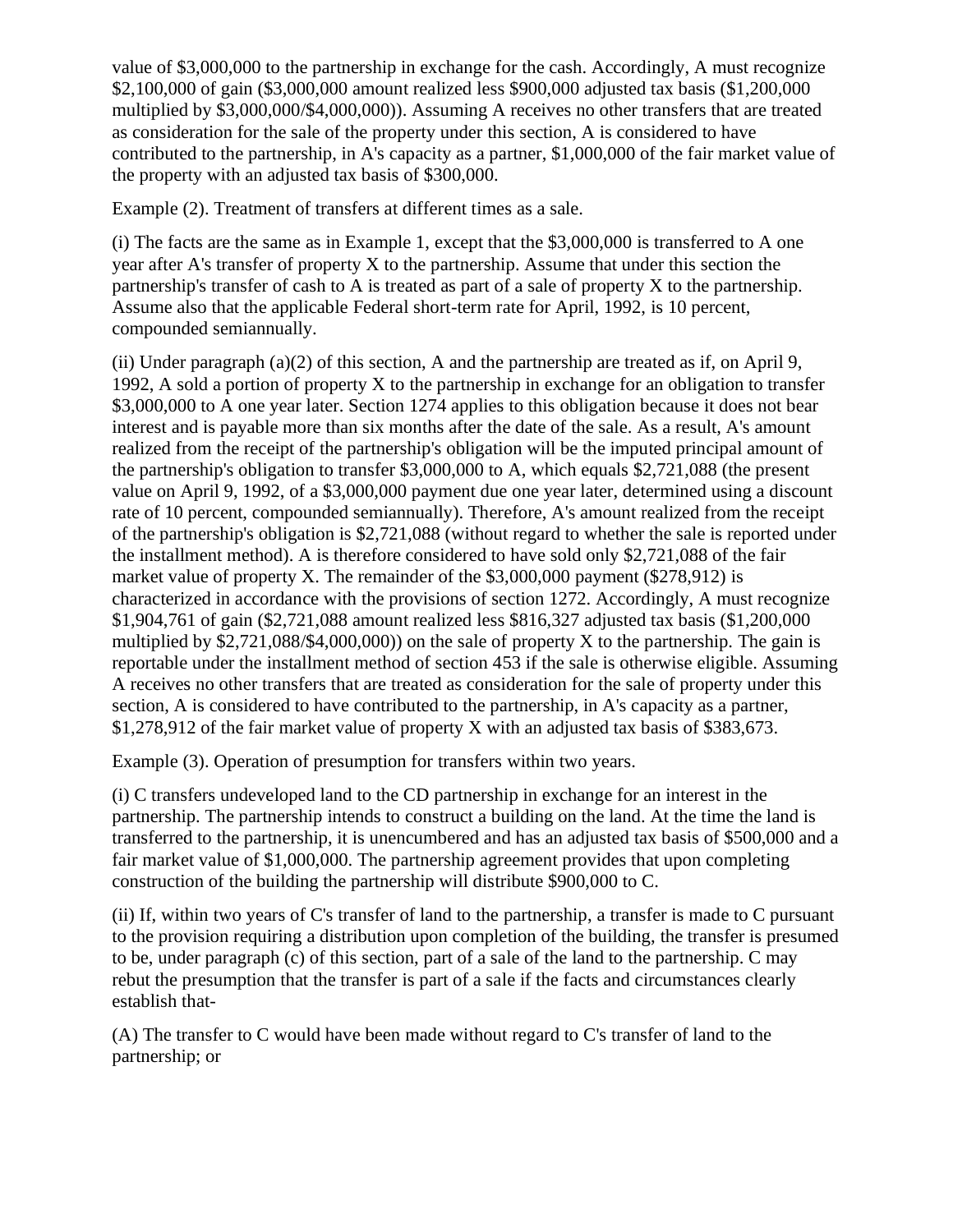(B) The partnership's obligation or ability to make this transfer to C depends, at the time of the transfer to the partnership, on the entrepreneurial risks of partnership operations.

(iii) For example, if the partnership will be able to fund the transfer of cash to C only to the extent that permanent loan proceeds exceed the cost of constructing the building, the fact that excess permanent loan proceeds will be available only if the cost to complete the building is significantly less than the amount projected by a reasonable budget would be evidence that the transfer to C is not part of a sale. Similarly, a condition that limits the amount of the permanent loan to the cost of constructing the building (and thereby limits the partnership's ability to make a transfer to C) unless all or a substantial portion of the building is leased would be evidence that the transfer to C is not part of a sale, if a significant risk exists that the partnership may not be able to lease the building to that extent. Another factor that may prove that the transfer of cash to C is not part of a sale would be that, at the time the land is transferred to the partnership, no lender has committed to make a permanent loan to fund the transfer of cash to C.

(iv) Facts indicating that the transfer of cash to C is not part of a sale, however, may be offset by other factors. An offsetting factor to restrictions on the permanent loan proceeds may be that the permanent loan is to be a recourse loan and certain conditions to the loan are likely to be waived by the lender because of the creditworthiness of the partners or the value of the partnership's other assets. Similarly, the factor that no lender has committed to fund the transfer of cash to C may be offset by facts establishing that the partnership is obligated to attempt to obtain such a loan and that its ability to obtain such a loan is not significantly dependent on the value that will be added by successful completion of the building, or that the partnership reasonably anticipates that it will have (and will utilize) an alternative source to fund the transfer of cash to C if the permanent loan proceeds are inadequate.

Example (4). Operation of presumption for transfers within two years. E is a partner in the equal EF partnership. The partnership owns two parcels of unimproved real property (parcels 1 and 2). Parcels 1 and 2 are unencumbered. Parcel 1 has a fair market value of \$500,000, and parcel 2 has a fair market value of \$1,500,000. E transfers additional unencumbered, unimproved real property (parcel 3) with a fair market value of \$1,000,000 to the partnership in exchange for an increased interest in partnership profits of 66-⅔ percent. Immediately after this transfer, the partnership sells parcel 1 for \$500,000 in a transaction not in the ordinary course of business. The partnership transfers the proceeds of the sale \$333,333 to E and \$166,667 to F in accordance with their respective partnership interests. The transfer of \$333,333 to E is presumed to be, in accordance with paragraph (c) of this section, a sale, in part, of parcel 3 to the partnership. However, the facts of this example clearly establish that \$250,000 of the transfer to E is not part of a sale of parcel 3 to the partnership because E would have been distributed \$250,000 from the sale of parcel 1 whether or not E had transferred parcel 3 to the partnership. The transfer to E exceeds by \$83,333 (\$333,333 minus \$250,000) the amount of the distribution that would have been made to E if E had not transferred parcel 3 to the partnership. Therefore, \$83,333 of the transfer is presumed to be part of a sale of a portion of parcel 3 to the partnership by E.

Example (5). Operation of presumption for transfers more than two years apart.

(i) G transfers undeveloped land to the GH partnership in exchange for an interest in the partnership. At the time the land is transferred to the partnership, it is unencumbered and has an adjusted tax basis of \$500,000 and a fair market value of \$1,000,000. H contributes \$1,000,000 in cash in exchange for an interest in the partnership. Under the partnership agreement, the partnership is obligated to construct a building on the land. The projected construction cost is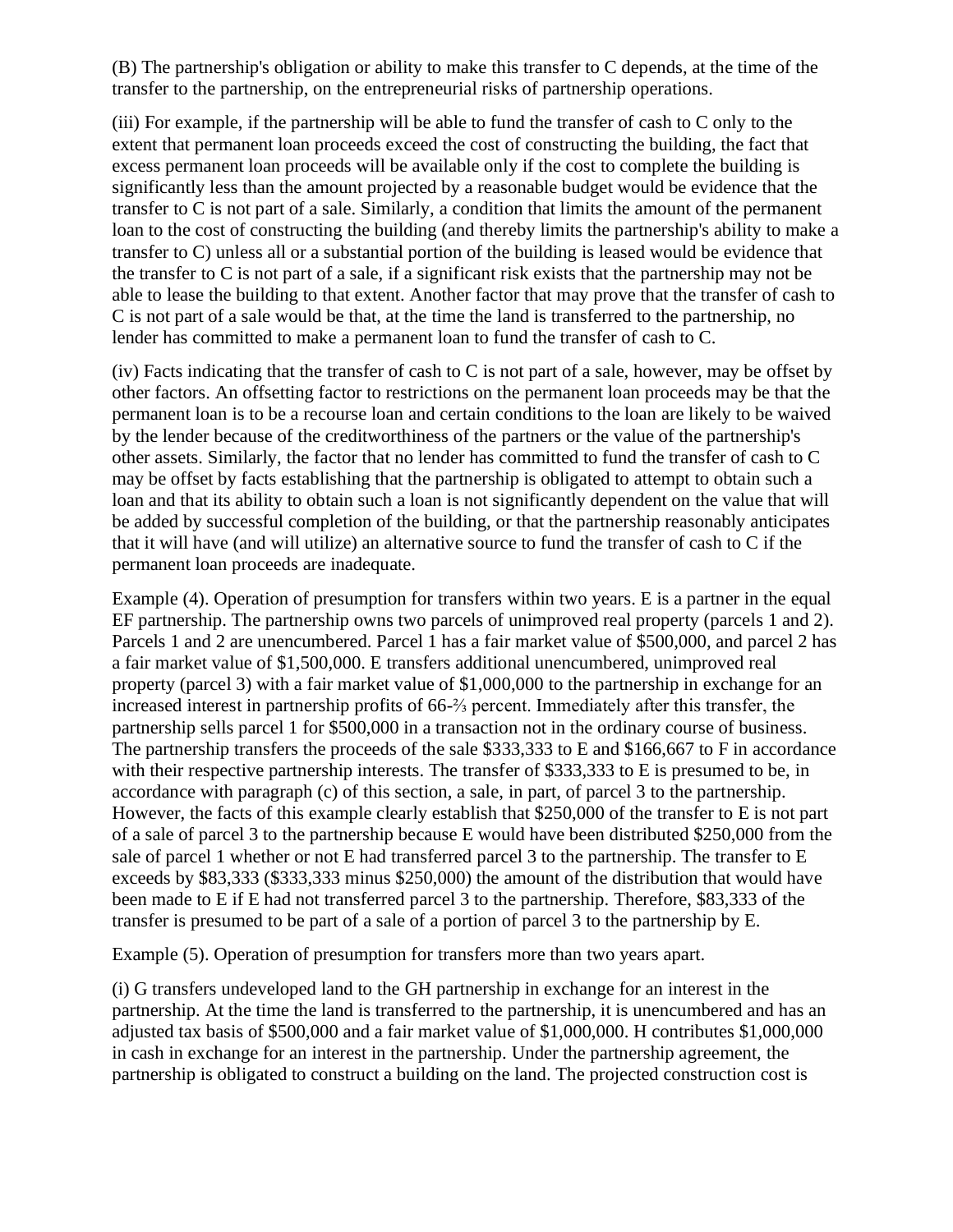\$5,000,000, which the partnership plans to fund with its \$1,000,000 in cash and the proceeds of a construction loan secured by the land and improvements.

(ii) Shortly before G's transfer of the land to the partnership, the partnership secures commitments from lending institutions for construction and permanent financing. To obtain the construction loan, H guarantees completion of the building for a cost of \$5,000,000. The partnership is not obligated to reimburse or indemnify H if H must make payment on the completion guarantee. The permanent loan will be funded upon completion of the building, which is expected to occur two years after G's transfer of the land. The amount of the permanent loan is to equal the lesser of \$5,000,000 or 80 percent of the appraised value of the improved property at the time the permanent loan is closed. Under the partnership agreement, the partnership is obligated to apply the proceeds of the permanent loan to retire the construction loan and to hold any excess proceeds for transfer to G 25 months after G's transfer of the land to the partnership. The appraised value of the improved property at the time the permanent loan is closed is expected to exceed \$5,000,000 only if the partnership is able to lease a substantial portion of the improvements by that time, and there is a significant risk that the partnership will not be able to achieve a satisfactory occupancy level. The partnership completes construction of the building for the projected cost of \$5,000,000 approximately two years after G's transfer of the land. Shortly thereafter, the permanent loan is funded in the amount of \$5,000,000. At the time of funding the land and building have an appraised value of \$7,000,000. The partnership transfers the \$1,000,000 excess permanent loan proceeds to G 25 months after G's transfer of the land to the partnership.

(iii) G's transfer of the land to the partnership and the partnership's transfer of \$1,000,000 to G occurred more than two years apart. In accordance with paragraph (d) of this section, those transfers are presumed not to be a sale unless the facts and circumstances clearly establish that the transfers constitute a sale of the property, in whole or part, to the partnership. The transfer of \$1,000,000 to G would not have been made but for G's transfer of the land to the partnership. In addition, at the time G transferred the land to the partnership, G had a legally enforceable right to receive a transfer from the partnership at a specified time an amount that equals the excess of the permanent loan proceeds over \$4,000,000. In this case, however, there was a significant risk that the appraised value of the property would be insufficient to support a permanent loan in excess of \$4,000,000 because of the risk that the partnership would not be able to achieve a sufficient occupancy level. Therefore, the facts of this example indicate that at the time G transferred the land to the partnership the subsequent transfer of \$1,000,000 to G depended on the entrepreneurial risks of partnership operations. Accordingly, G's transfer of the land to the partnership is not treated as part of a sale.

Example (6). Rebuttal of presumption for transfers more than two years apart. The facts are the same as in Example 5, except that the partnership is able to secure a commitment for a permanent loan in the amount of \$5,000,000 without regard to the appraised value of the improved property at the time the permanent loan is funded. Under these facts, at the time that G transferred the land to the partnership the subsequent transfer of \$1,000,000 to G was not dependent on the entrepreneurial risks of partnership operations, because during the period before the permanent loan is funded, the permanent lender's obligation to make a loan in the amount necessary to fund the transfer is not subject to contingencies related to the risks of partnership operations, and after the permanent loan is funded, the partnership holds liquid assets sufficient to make the transfer. Therefore, the facts and circumstances clearly establish that G's transfer of the land to the partnership is part of a sale.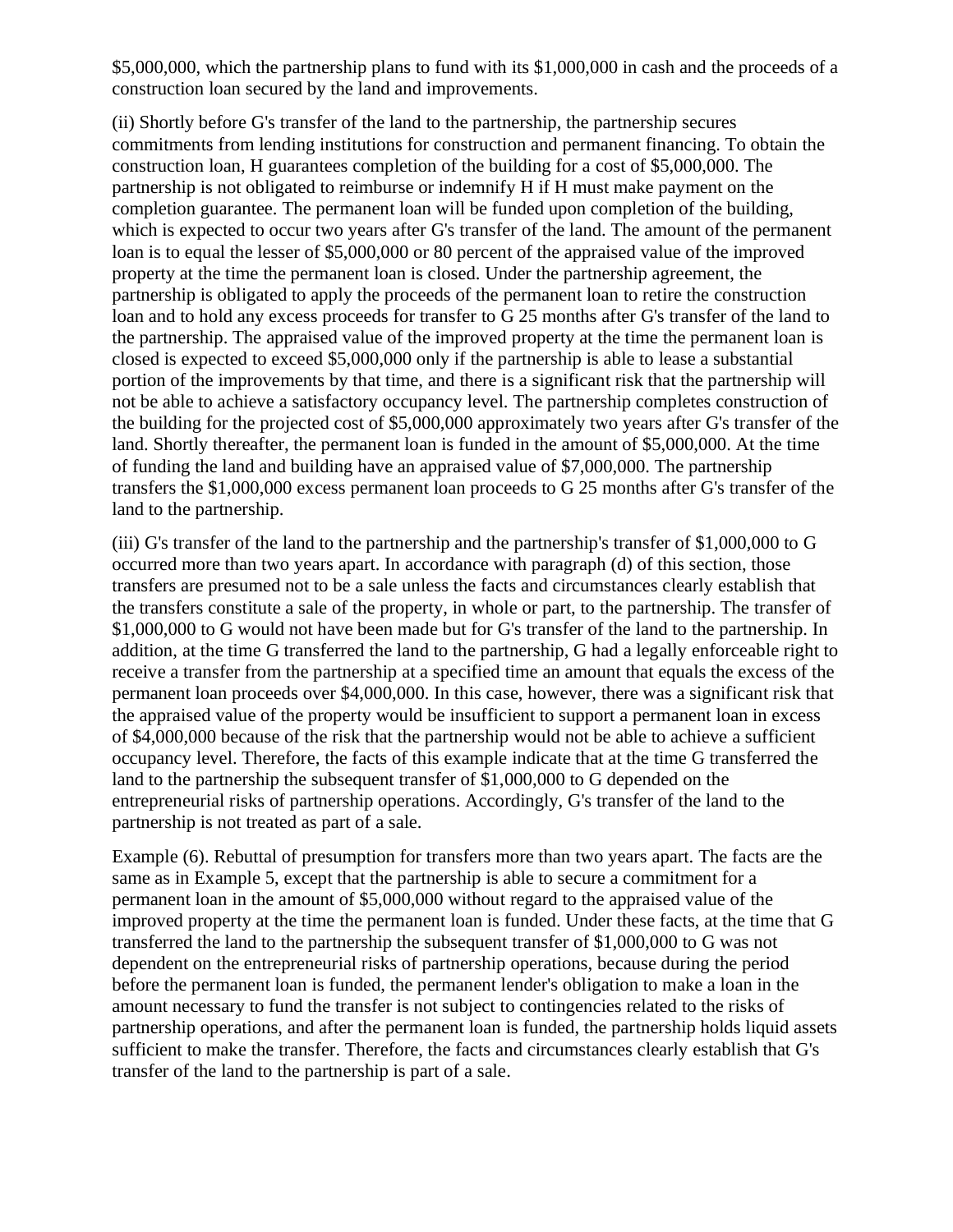Example (7). Operation of presumption for transfers more than two years apart. The facts are the same as in Example 6, except that H does not guarantee either that the improvements will be completed or that the cost to the partnership of completing the improvements will not exceed \$5,000,000. Under these facts, if there is a significant risk that the improvements will not be completed, G's transfer of the land to the partnership will not be treated as part of a sale because the lender is not required to make the permanent loan if the improvements are not completed. Similarly, the transfers will not be treated as a sale to the extent that there is a significant risk that the cost of constructing the improvements will exceed \$5,000,000, because, in the absence of a guarantee of the cost of the improvements by H, the \$5,000,000 proceeds of the permanent loan might not be sufficient to retire the construction loan and fund the transfer to G. In either case, the transfer of cash to G would be dependent on the entrepreneurial risks of partnership operations.

Example (8). Rebuttal of presumption for transfers more than two years apart.

(i) On February 1, 1992, I, J, and K form partnership IJK. On formation of the partnership, I transfers an unencumbered office building with a fair market value of \$50,000,000 and an adjusted tax basis of \$20,000,000 to the partnership, and J and K each transfer United States government securities with a fair market value and an adjusted tax basis of \$25,000,000 to the partnership. Substantially all of the rentable space in the office building is leased on a long-term basis. The partnership agreement provides that all items of income, gain, loss, and deduction from the office building are to be allocated 45 percent to J, 45 percent to K, and 10 percent to I. The partnership agreement also provides that all items of income, gain, loss, and deduction from the government securities are to be allocated 90 percent to I, 5 percent to J, and 5 percent to K. The partnership agreement requires that cash flow from the office building and government securities be allocated between partners in the same manner as the items of income, gain, loss, and deduction from those properties are allocated between them. The partnership agreement complies with the requirements of § 1.704-1(b)(2)(ii)(b). It is not expected that the partnership will need to resort to the government securities or the cash flow therefrom to operate the office building. At the time the partnership is formed, I, J, and K contemplated that I's interest in the partnership would be liquidated sometime after January 31, 1994, in exchange for a transfer of the government securities and cash (if necessary). On March 1, 1995, the partnership transfers cash and the government securities to I in liquidation of I's interest in the partnership. The cash transferred to I represents the excess of I's share of the appreciation in the office building since the formation of the partnership over J's and K's share of the appreciation in the government securities since they were acquired by the partnership.

(ii) I's transfer of the office building to the partnership and the partnership's transfer of the government securities and cash to I occurred more than two years apart. Therefore, those transfers are presumed not to be a sale unless the facts and circumstances clearly establish that the transfers constitute a sale. Absent I's transfer of the office building to the partnership, I would not have received the government securities from the partnership. The facts (including the amount and nature of partnership assets) indicate that, at the time that I transferred the office building to the partnership, the timing of the transfer of the government securities to I was anticipated and was not dependent on the entrepreneurial risks of partnership operations. Moreover, the facts indicate that the partnership allocations were designed to effect an exchange of the burdens and benefits of ownership of the government securities in anticipation of the transfer of those securities to I and those burdens and benefits were effectively shifted to I on formation of the partnership. Accordingly, the facts and circumstances clearly establish that I